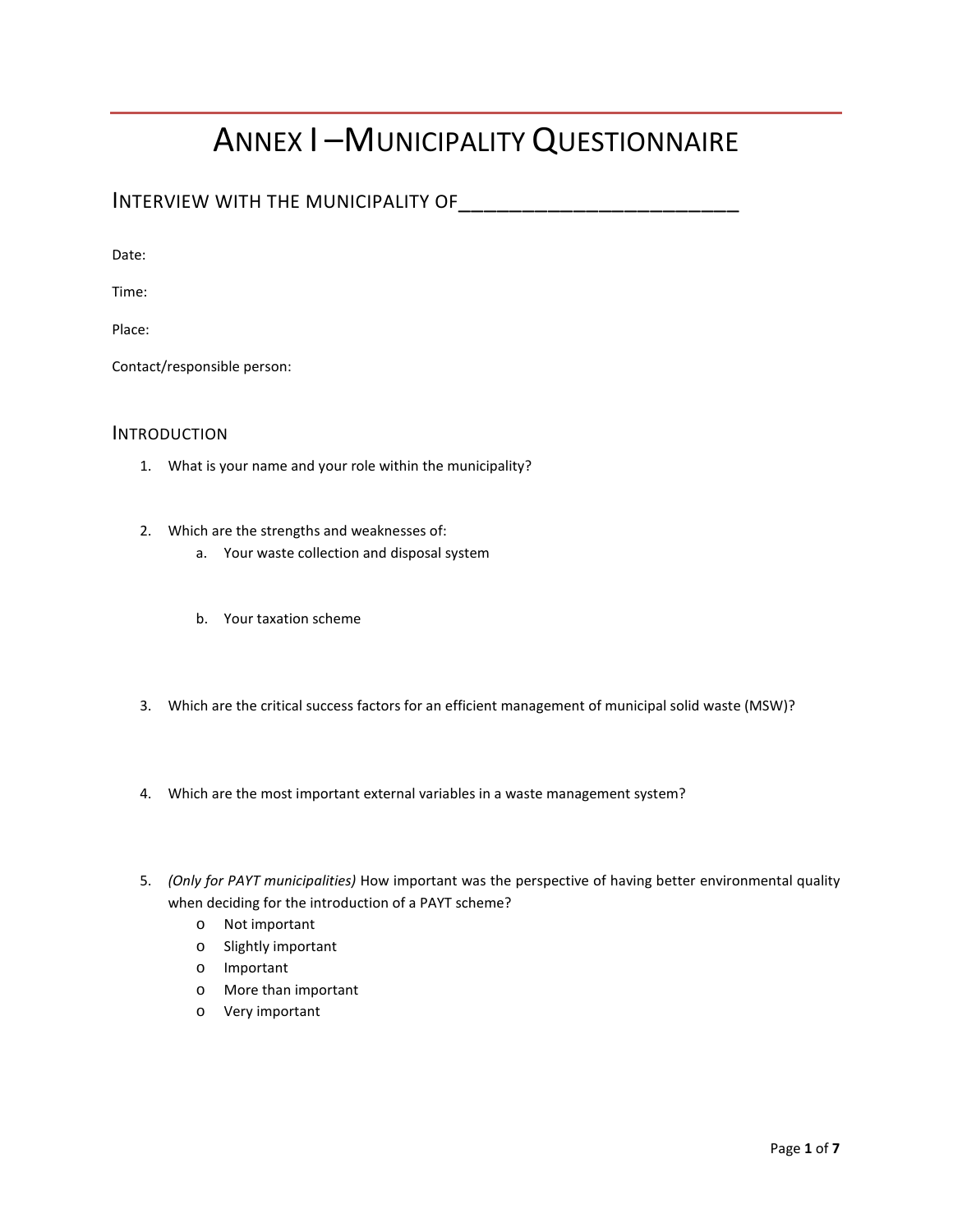- 6. *(Only for PAYT municipalities)* How important was the perspective of having better financial situation when deciding for the introduction of a PAYT scheme?
	- o Not important
	- o Slightly important
	- o Important
	- o More than important
	- o Very important
- 7. *(Only for PAYT municipalities)* How important was the perspective of respecting the federal and cantonal law on environmental protection when deciding for the introduction of a PAYT scheme?
	- o Not important
	- o Slightly important
	- o Important
	- o More than important
	- o Very important
- 8. Do you think that the recent decision of the federal tribunal (case Romanel-sur-Lausanne) will have an influence on your current waste management system?

# GENERAL INFORMATION ABOUT THE MUNICIPALITY

- 1. Area (in  $m^2$ ):
- 2. Population:
- 3. Foreign population (not Swiss):
- 4. Average education:
- 5. Average income:
- 6. Average age:
- 7. Average household size:
- 8. What is the level of environmental awareness in the municipality? (Consider environmental organizations, initiatives and other activities in the municipality)
	- o Low
	- o Medium
	- o High
- 9. Are there councillors from social or environmental party within the municipal council? If yes in which proportion?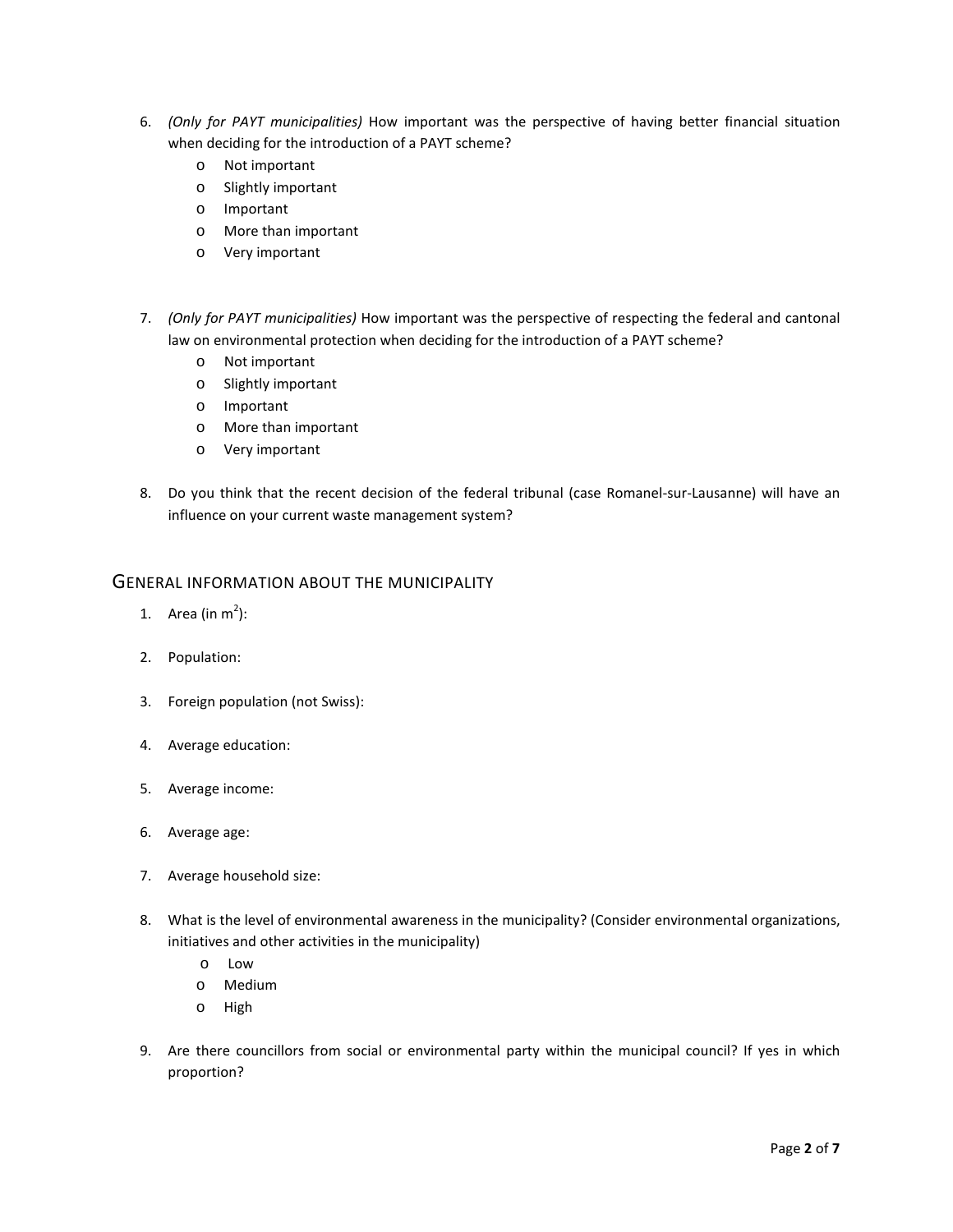10. Do you collaborate with other municipalities for the management of MSW?

# WASTE PRODUCTION

1. Which are the total and per capita quantities of waste produced in the stated years?

|                                        | Quantità di rifiuti prodotti |            |       |            |      |            |
|----------------------------------------|------------------------------|------------|-------|------------|------|------------|
|                                        | 2005                         |            | 2008  |            | 2011 |            |
|                                        | Total                        | Per capita | Total | Per capita |      | Per Capita |
| Residual                               |                              |            |       |            |      |            |
| <b>Bulky</b>                           |                              |            |       |            |      |            |
| Recyclable:                            |                              |            |       |            |      |            |
| Paper<br>$\overline{\phantom{a}}$      |                              |            |       |            |      |            |
| Glass<br>$\overline{\phantom{0}}$      |                              |            |       |            |      |            |
| Metals<br>$\overline{\phantom{0}}$     |                              |            |       |            |      |            |
| Alluminium<br>$\overline{\phantom{0}}$ |                              |            |       |            |      |            |
| <b>PET</b><br>$\overline{\phantom{0}}$ |                              |            |       |            |      |            |
| Organic                                |                              |            |       |            |      |            |

# COLLECTION AND TRANSPORTATION OF WASTE

- 1. How does your collection system works? (e.g. How many levels, kerbside, centralized, Ecopoint, Ecocentre, etc.).
- 2. Do you manage directly the MSW collection or this is given in outsourcing? If given in outsourcing please state the proportion.
- 3. *(Only for PAYT municipalities)* Did you modify your MSW collection system after the introduction of the PAYT scheme? If yes explain how.
- 4. Do you collect waste only from households or also from businesses? Is waste from businesses included within MSW? In case also waste from businesses is collected and included please specify:
	- a. Type of business (sector and size)
	- b. Total number of businesses
	- c. Number of businesses to which the PAYT scheme applies
- 5. In the quantities of MSW is included also waste coming from public garbage bins?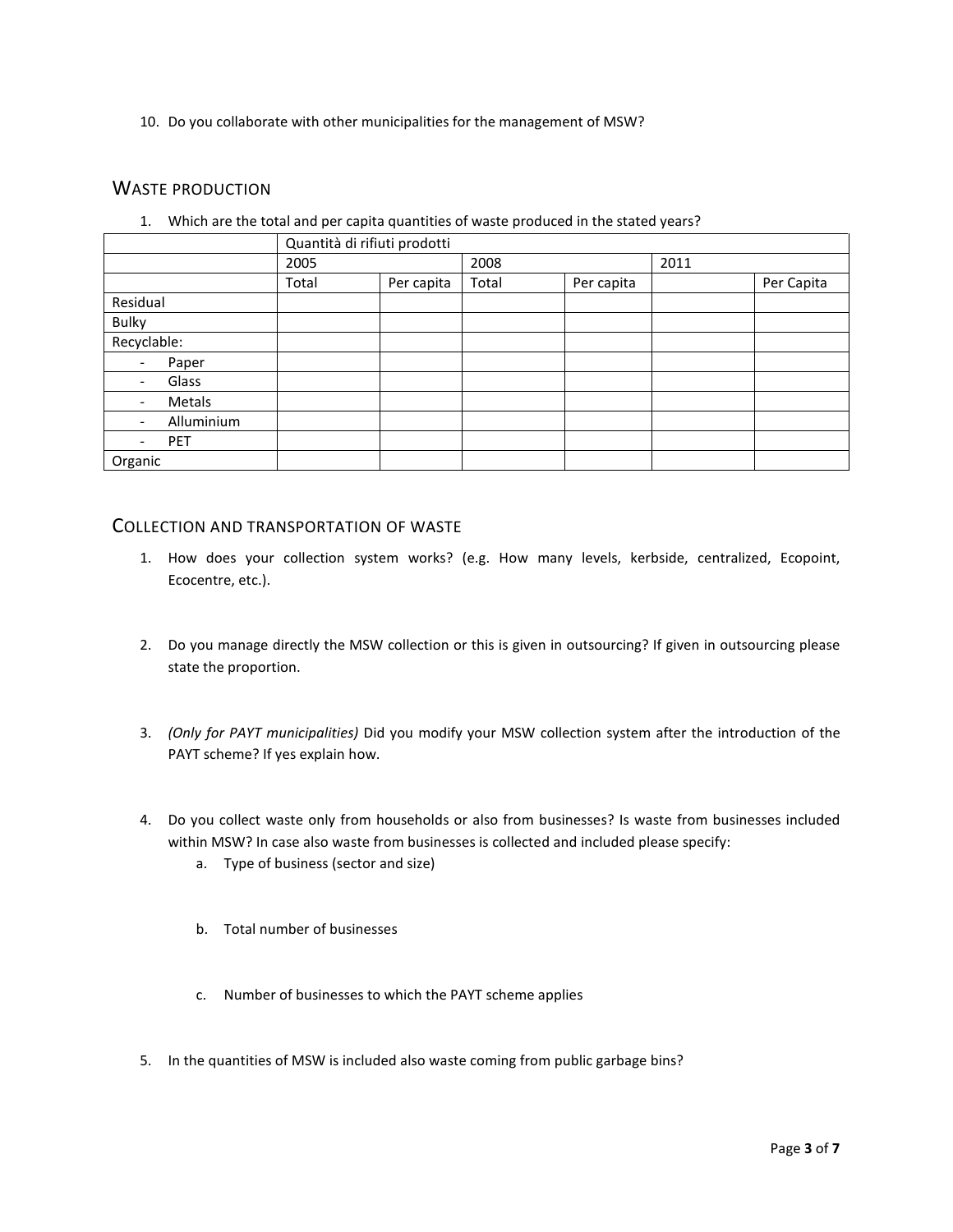- 6. How frequently do you collect MSW? (specify for undergorund containers, Ecocentre, etc.)
- 7. Briefly describe what is included within collection costs. Are there relevant differences among types of waste (e.g. bulky, residual, recyclable, etc.)?
- 8. Which vehicles are used in order to perform MSW collection? If possible specify:
	- a. Number of vehicles
	- b. Type of vehicles
	- c. Kilometres in one year
	- d. Fuel consumption and/or emissions of  $CO<sub>2</sub>$
- 9. What are the maintenance costs related to these vehicles?

#### 10. What are the costs related to the collection of MSW?

|                                        | Collection costs |            |       |            |      |            |
|----------------------------------------|------------------|------------|-------|------------|------|------------|
|                                        | 2005             |            | 2008  |            | 2011 |            |
|                                        | Total            | Per capita | Total | Per capita |      | Per Capita |
| Residual                               |                  |            |       |            |      |            |
| <b>Bulky</b>                           |                  |            |       |            |      |            |
| Recyclable:                            |                  |            |       |            |      |            |
| Paper<br>$\overline{\phantom{a}}$      |                  |            |       |            |      |            |
| Glass<br>$\overline{\phantom{0}}$      |                  |            |       |            |      |            |
| Metals<br>$\overline{\phantom{0}}$     |                  |            |       |            |      |            |
| Alluminium<br>$\overline{\phantom{0}}$ |                  |            |       |            |      |            |
| <b>PET</b><br>$\overline{\phantom{0}}$ |                  |            |       |            |      |            |
| Organic                                |                  |            |       |            |      |            |

11. Do you have profits coming from recyclable materials? If yes specify the price (CHF/ton) for each material.

| Profts from recyclable materials |      |      |      |  |  |
|----------------------------------|------|------|------|--|--|
|                                  | 2005 | 2008 | 2011 |  |  |
| Paper                            |      |      |      |  |  |
| Glass                            |      |      |      |  |  |
| Metals                           |      |      |      |  |  |
| Alluminium                       |      |      |      |  |  |
| PET                              |      |      |      |  |  |
| Others                           |      |      |      |  |  |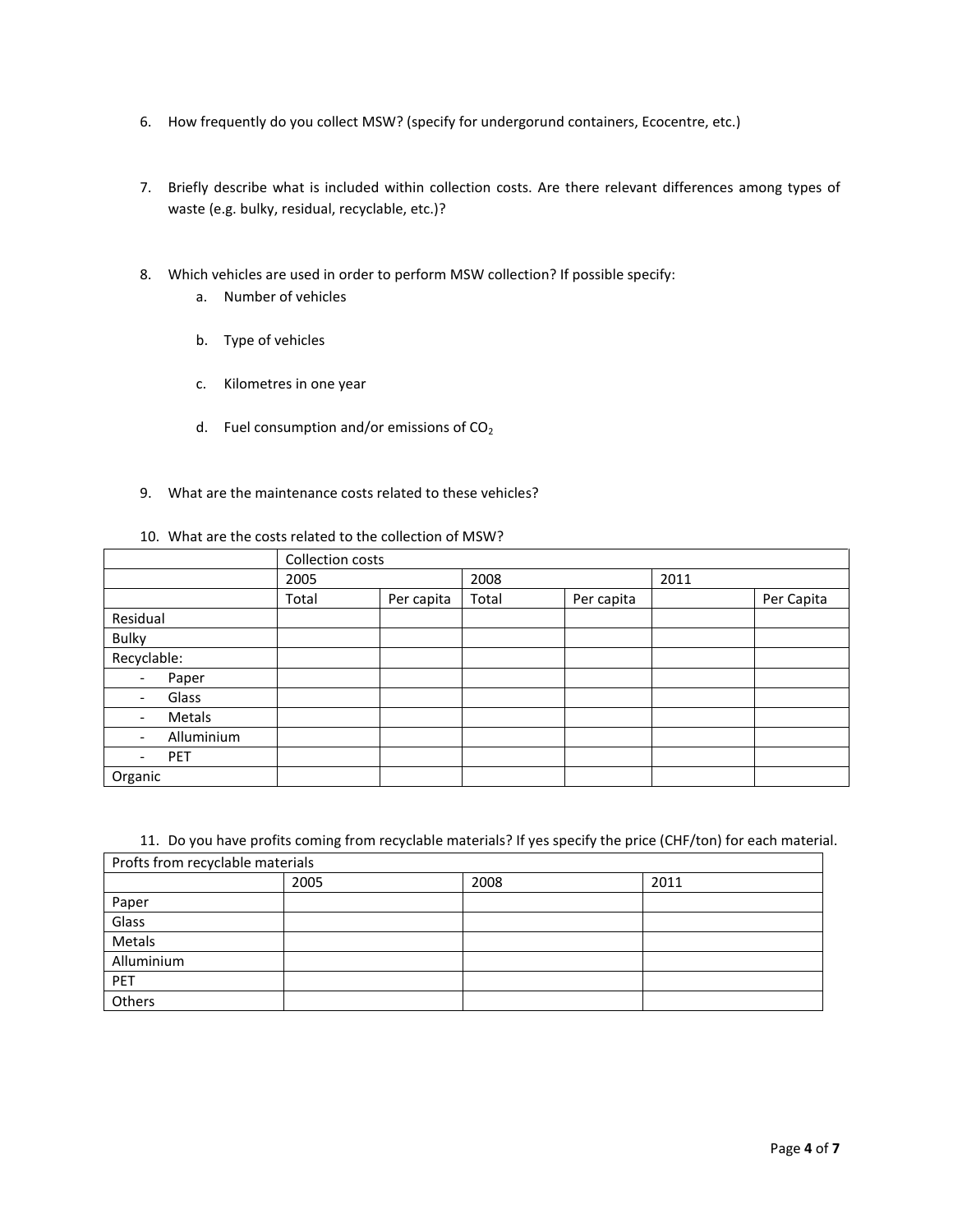# WASTE DISPOSAL

- 1. Where do you dispose MSW? If more than one place please specify which type of waste, where and the relative quantities.
- 2. Briefly describe what is included within disposal costs. Are there relevant differences among types of waste (e.g. bulky, residual, recyclable, etc.)?

|                                    | Disposal costs |            |       |            |      |            |
|------------------------------------|----------------|------------|-------|------------|------|------------|
|                                    | 2005           |            | 2008  |            | 2011 |            |
|                                    | Total          | Per capita | Total | Per capita |      | Per Capita |
| Residual                           |                |            |       |            |      |            |
| <b>Bulky</b>                       |                |            |       |            |      |            |
| Recyclable:                        |                |            |       |            |      |            |
| Paper<br>$\overline{\phantom{a}}$  |                |            |       |            |      |            |
| Glass<br>-                         |                |            |       |            |      |            |
| Metals<br>$\overline{\phantom{0}}$ |                |            |       |            |      |            |
| Alluminium<br>-                    |                |            |       |            |      |            |
| PET<br>-                           |                |            |       |            |      |            |
| Organic                            |                |            |       |            |      |            |

3. What are the costs related to MSW disposal?

- 4. Are there additional costs related to MSW management that have not been included in the previous tables? If yes please specify them for the following years:
	- a. 2005
	- b. 2008
	- c. 2011

# OTHER INCENTIVES TO SEPARATION AND RECYCLING

- 1. Do you have parallel programs which aim to incentivise separation and recycling at households' level?
	- a. If yes specify which program(s) and the related costs
- 2. Do you have Ecopoints or Ecocentres? If yes specify:
	- a. Number of Ecopoints and Ecocentres
	- b. Management costs of these

# OTHER COSTS

- 1. If not included previously, what are the administrative, management and maintenance costs related to MSW management?.
	- a. These costs include costs related to illegal dumping or waste tourism?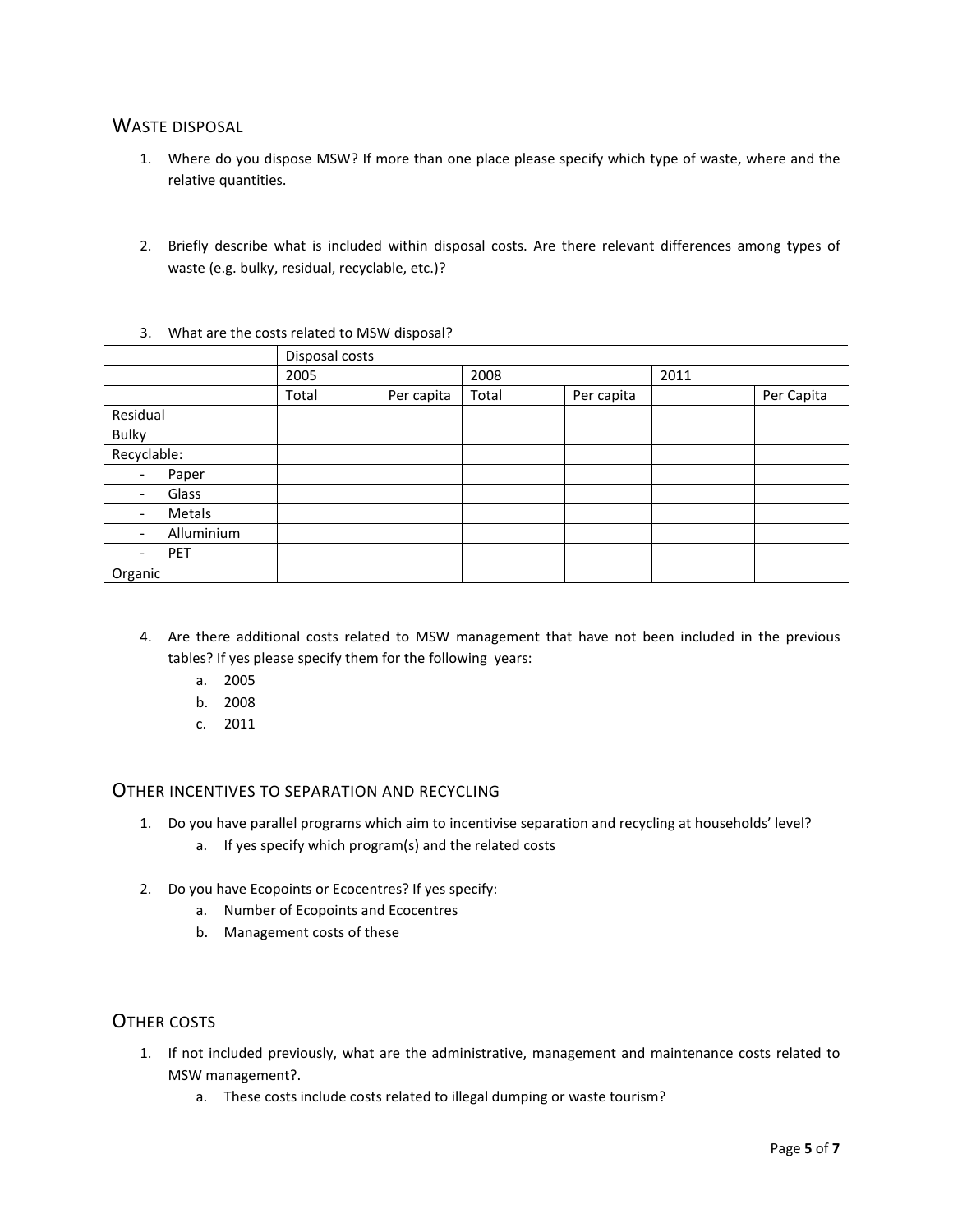- 2. *(Only for PAYT municipalities)* Did you perceive an increase in administrative, management and maintenance costs after the introduction of the PAYT scheme? If yes specify these costs and years.
- 3. Do you have other costs related to rising households' awareness regarding separation and recycling? If yes specify these costs.
- 4. *(Only for PAYT municipalities)* Did you have costs for informing or rising households' awareness after the introduction of the PAYT scheme? If yes specify these costs.

# SOCIAL ASPECTS

- 1. Did you have problems with large families with babies, low income or elders related to the PAYT scheme (e.g. Not being able to sustain disposal costs due to large quantities of diapers, etc.)?
- 2. Did you adopted ad-hoc solutions or other type of subsidies to help households with problems in paying for waste disposal? If yes specify how many families received these type of subsidies.

#### ILLEGAL DUMPING AND WASTE TOURISM

- 1. Did you experience problems related to illegal dumping or waste tourism? If yes please specify the situation, place, frequency and measures adopted.
- 2. Do you have an idea of the extension of the problem?

#### **Waste tourism**

- 1. *(Only for PAYT municipalities)* Did you experience a reduction in quantities of MSW disposed in some areas of the municipality after the introduction of the PAYT scheme?
- 2. *(Only for non-PAYT municipalities)* Did you experience an increase in quantities of MSW disposed in some areas of the municipality after neighbouring municipalities introduced a PAYT scheme?

#### **Illegal dumping**

1. Did you experience problems related to illegal dumping of MSW (e.g. burned n fireplaces, dumped in woods or other public spaces)? If yes explain the situation, frequency, etc.